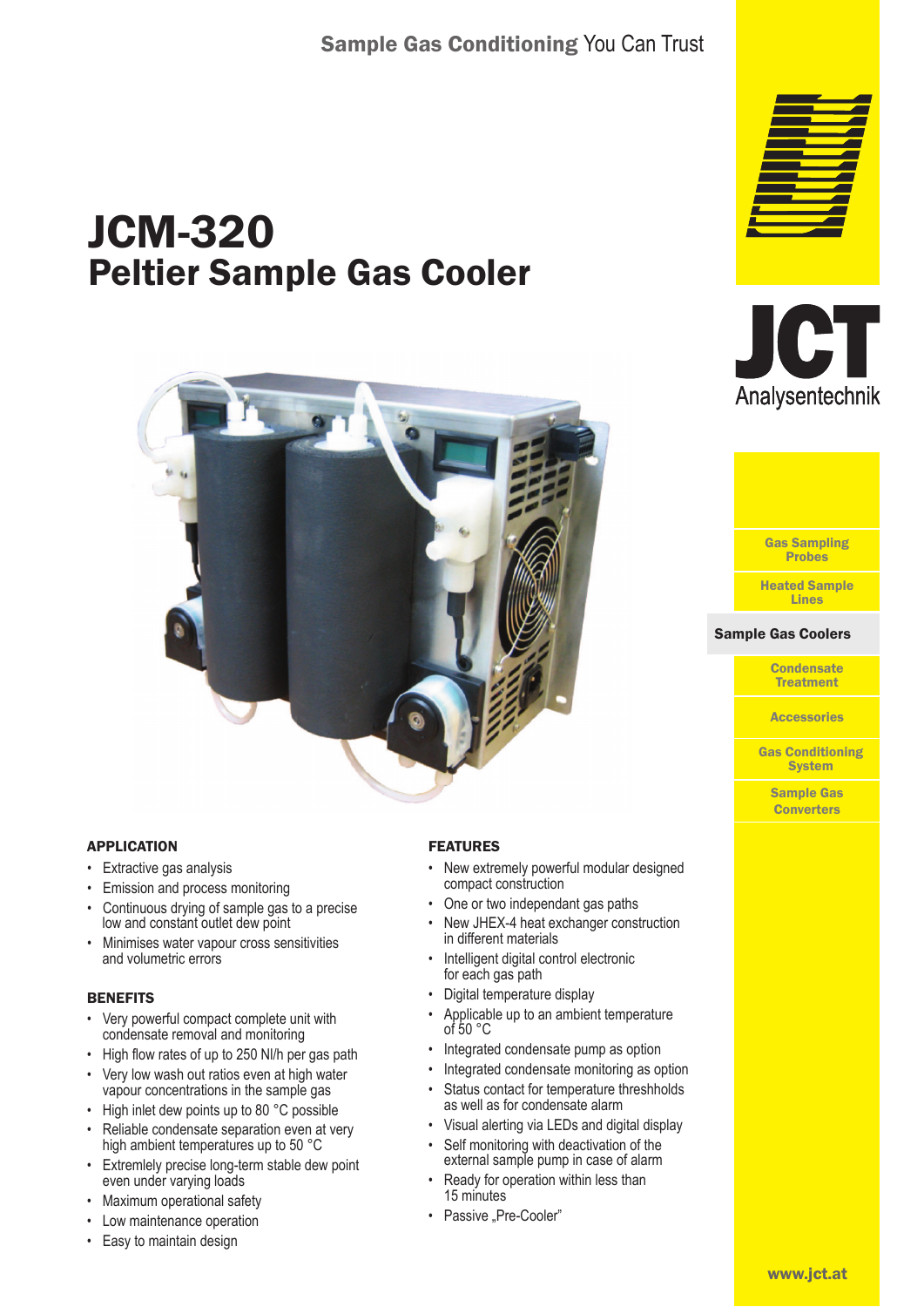# TECHNICAL DATA

| <b>Model</b>                                                        | JCM-320 / 321                                                    | JCM-322 / 323    |  |  |  |  |  |  |
|---------------------------------------------------------------------|------------------------------------------------------------------|------------------|--|--|--|--|--|--|
| Performance of sample gas cooler                                    | standard                                                         | high-performance |  |  |  |  |  |  |
| Cooling principle                                                   | Peltier cooling                                                  |                  |  |  |  |  |  |  |
| Number of gas paths                                                 | 2                                                                |                  |  |  |  |  |  |  |
| Number of Peltier elements per active gas paths                     | $\mathbf{1}$                                                     | $\overline{2}$   |  |  |  |  |  |  |
| Integrated condensate pump (option)                                 | $1$ or $2$                                                       |                  |  |  |  |  |  |  |
| Integrated condensate monitoring (option)                           | $1$ or $2$                                                       |                  |  |  |  |  |  |  |
| Digital temperature display (option)                                | $1$ or $2$                                                       |                  |  |  |  |  |  |  |
| <b>Operation</b>                                                    |                                                                  |                  |  |  |  |  |  |  |
| Gas flow per gas path*                                              | max. 250 Nl/hr                                                   |                  |  |  |  |  |  |  |
| Gas inlet temperature*                                              | max. 140 °C; SS heat exchanger: max. 180 °C                      |                  |  |  |  |  |  |  |
| Gas inlet dew point*                                                | max. 80 °C                                                       |                  |  |  |  |  |  |  |
| Gas outlet dew point                                                | 5 °C (factory default); adjustable from 0,5 °C to 7,5 °C         |                  |  |  |  |  |  |  |
| Dew point stability<br>(for constant inlet conditions)              | ±0,1K                                                            |                  |  |  |  |  |  |  |
| Ambient temperature                                                 | 5° to 40 °C                                                      | 5° to 50 °C      |  |  |  |  |  |  |
| Cooling capacity total                                              | max. 30 W                                                        | max. 60 W        |  |  |  |  |  |  |
| Operating pressure with condensate pump                             | 0,2 to 2,2 bara                                                  |                  |  |  |  |  |  |  |
| Max. operating pressure without condensate pump                     | 4,0 bara; SS heat exchanger: max. 19 bara                        |                  |  |  |  |  |  |  |
| Ready for operation                                                 | $<$ 15 min                                                       |                  |  |  |  |  |  |  |
| Pressure drop at max. flow rate                                     | 3 mbar                                                           |                  |  |  |  |  |  |  |
|                                                                     | <b>Construction</b>                                              |                  |  |  |  |  |  |  |
| Dimensions over all (W x H x D)                                     | 390 x 348 x 212 mm                                               |                  |  |  |  |  |  |  |
| Installation                                                        | wall mounting                                                    |                  |  |  |  |  |  |  |
| Mounting position                                                   | horizontal                                                       |                  |  |  |  |  |  |  |
| Weight**                                                            | approx. 13,3 kg                                                  |                  |  |  |  |  |  |  |
| Housing / Colour                                                    | stainless steel / natural                                        |                  |  |  |  |  |  |  |
| Gas wetted materials (depending on configuration)                   | aluminium coated, PVDF, 1.4571, FFKM, Duran glass                |                  |  |  |  |  |  |  |
| Dead volume per gas path                                            | 67 ml                                                            |                  |  |  |  |  |  |  |
| Connection sample gas and condensate outlet<br>with condensate pump | PVDF-hose fitting DN 4/6                                         |                  |  |  |  |  |  |  |
| Condensate outlet without condensate pump                           | 1/4"NPTf or 3/8"NPTf                                             |                  |  |  |  |  |  |  |
| Approvals / Signs                                                   | <b>CE</b>                                                        |                  |  |  |  |  |  |  |
| <b>Electrics</b>                                                    |                                                                  |                  |  |  |  |  |  |  |
| Power supply                                                        | 230 VAC 50/60 Hz +/- 10 % or 115 VAC 50/60 Hz +/- 10 %           |                  |  |  |  |  |  |  |
| Power consumption<br>(depending on load and ambient temperature)    | 60510 VA                                                         |                  |  |  |  |  |  |  |
| Connection power                                                    | plug CEE 7/7 to IEC plug, 2,0 m cable                            |                  |  |  |  |  |  |  |
| Protection class (in default mounting position)                     | IP 20 (EN 60529)                                                 |                  |  |  |  |  |  |  |
| Fusing                                                              | lead fuse T2A                                                    |                  |  |  |  |  |  |  |
| On time                                                             | 100 %                                                            |                  |  |  |  |  |  |  |
| Diagnostic / Operation indicator                                    | 1 to 4 x bicolour-LED**                                          |                  |  |  |  |  |  |  |
| Status threshold                                                    | $< 0 / > +10$ °C                                                 |                  |  |  |  |  |  |  |
| Status delay                                                        | 0,5s                                                             |                  |  |  |  |  |  |  |
| Status relay                                                        | volt free contact, 230 VAC / 2 A, min. 5 VADC / 5 mA             |                  |  |  |  |  |  |  |
| Connection terminals / Clamping range                               | spring type terminals 0,5 mm <sup>2</sup> to 2,5 mm <sup>2</sup> |                  |  |  |  |  |  |  |
| Threshold condensate detector                                       | factory setting 12 $k\Omega$<br>adjustable 2 to 30 $k\Omega$     |                  |  |  |  |  |  |  |

\* Results from the effective cooling capacity at 20 °C ambient temperature and 5 °C outlet dew point and can be influenced by further operational parameters<br>\*\* Dependent on configuration

Dependent on configuration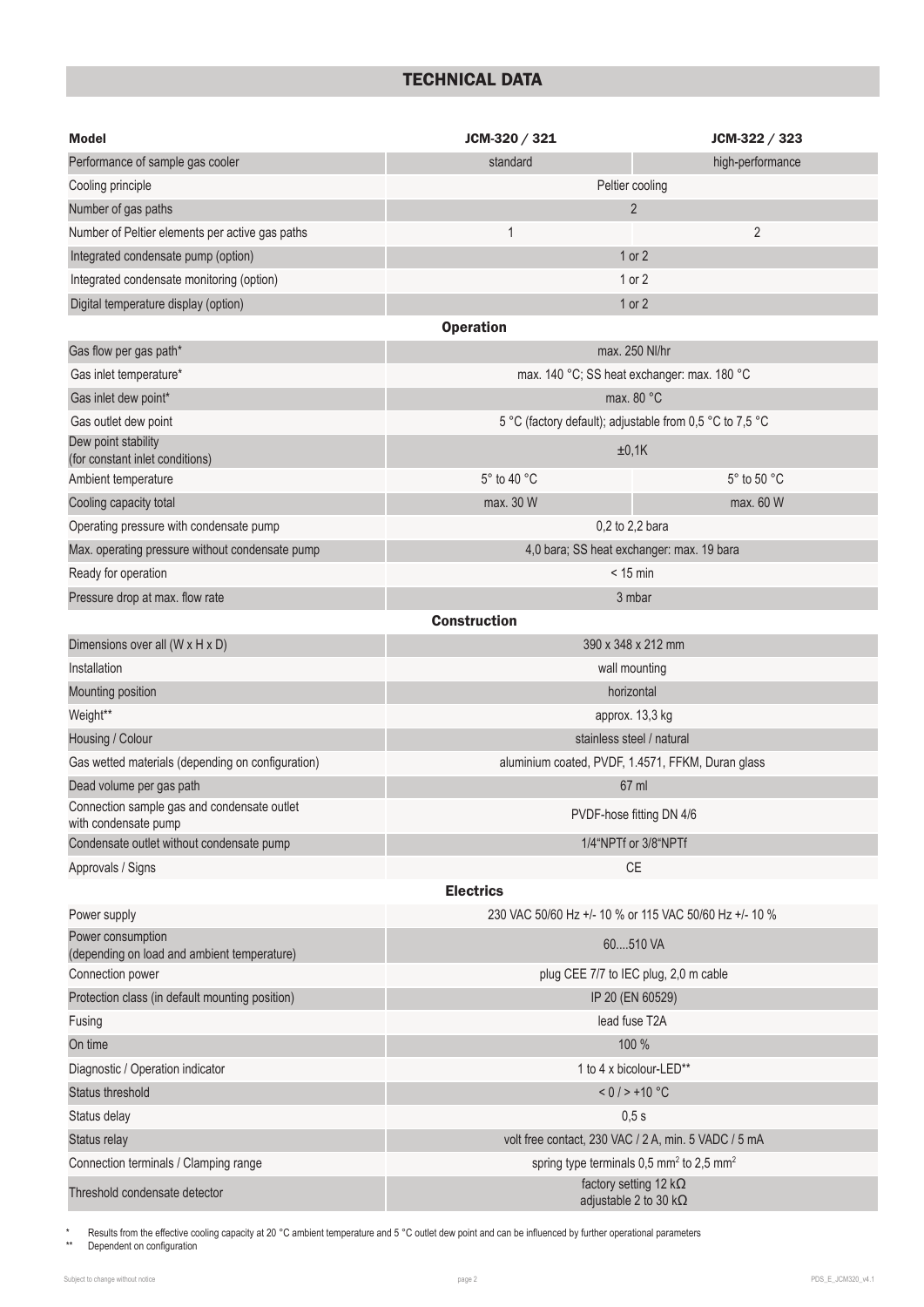#### Outlet dew point in dependence on the ambient temperature JCM-312

#### Outlet dew point in dependence on the inlet dew point JCM-312



GAS FLOW DIAGRAMS ზ€ 90  $\ddot{\text{o}}$ C ↷ ര ( ÷  $\odot$  $^{\circ}$ ◉  $^{\circ}$ ⋒  $\overline{\mathbb{H}}_\bullet$  $\overline{\phantom{a}}$ ⊿آ  $\mathbf{D}$ A Actively cooled heat exchanger Passively cooled heat exchanger optionally with one or two Peltier elements without Peltier elements (pre-cooling stage)

B Condensate pump (option)

C Condensate monitoring (option)



## DIMENSIONS



Dimensions in mm